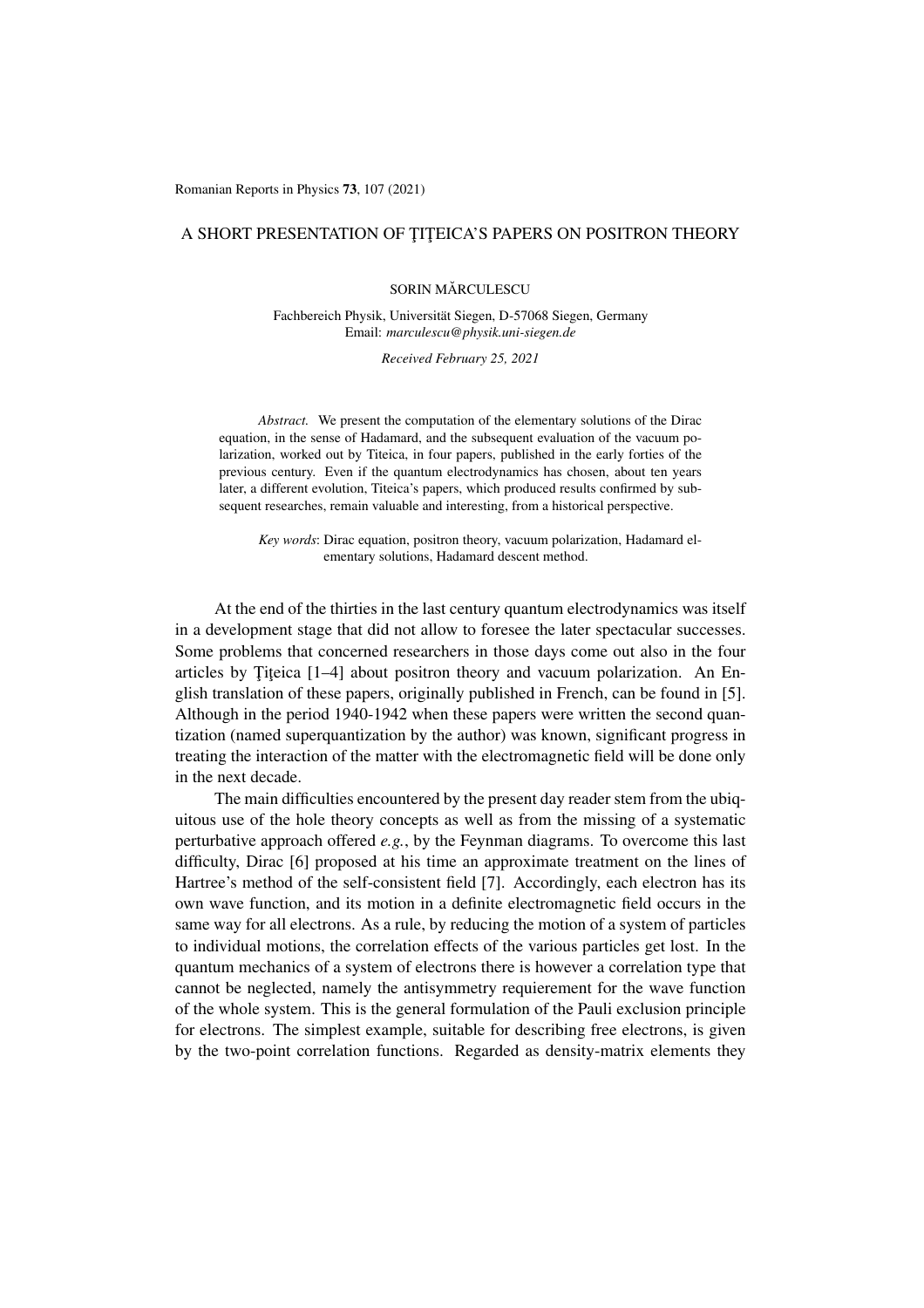provide a quantum mechanical version of the distribution functions from statistical mechanics.

The relativistic quantum mechanics of the electron allows for transitions between positive and negative energy states. Dirac proposal [8] permitting matter stability was that positive energy electrons cannot fall down into negative energy states because all the negative energy levels are occupied. If also all positive energy levels were vacant the system of electrons could not be as such observable, the system would be in the vacuum state. Any deviation from this distribution is however observable and signals the presence of particles. When a few negative energy levels are vacant, the resulting holes in the distribution of negative energies behave like particles of the same mass, positive energy, but also positive charge. The experimental discovery of the positron confirmed the conjecture that positrons are the holes of Dirac theory.

Despite conceptual advantages quantum theory did not immediately supplant hole theory. A reason is that the problem of the motion of the relativistic electron in external electromagnetic field could be successfully solved [6, 9] in this framework. Certain important steps towards the solution are described by Titeica with his remarkable pedagogical skill in [1] and [2]. However the utilization of the holetheory language makes it difficult for the present reader to follow several points in Titeica's derivation. It is the purpose of this paper to clarify these points starting from quantum field theory, although the equivalence to Dirac's hole-theory seems not completely established [10].

In the following we shall adhere to the notations and conventions of [11], which are, in our opinion, closest to those used by Titeica: spacetime coordinates with imaginary fourth coordinate  $x = (\vec{x}, x_4 = ix^0 = ict)$ , derivatives with respect to coordinates  $\partial = (\nabla, \partial_4 = i\partial_0)$ , Greek letters from the beginning of the alphabet for spinor indices, from the middle for the four-vectors,  $4 \times 4$  hermitean  $\gamma$ -matrices obeying

$$
\{\gamma_{\rho},\gamma_{\sigma}\} = \gamma_{\rho}\gamma_{\sigma} + \gamma_{\sigma}\gamma_{\rho} = 2\delta_{\rho\sigma} \text{ with } \rho,\sigma = 1,\ldots,4. \tag{1}
$$

The Dirac equation for the spinor field operator  $\Psi(x) = {\Psi_{\alpha}(x); \alpha = 1, ..., 4}$  in an external field given by the electrodynamic four-potential

$$
A(x) = \{A_{\rho}(x); \rho = 1, ..., 4\} = (\vec{A}(x), A_4(x) = iV(x))
$$

reads:

$$
(\gamma \cdot \mathcal{D} + \mu) \Psi(x) = \left[ \gamma \cdot \left( \partial + \frac{ie}{\hbar c} A \right) + \mu \right] \Psi(x) = 0, \tag{2}
$$

where  $\mu = \frac{mc}{\hbar}$  is the Compton wavenumber of the electron with mass *m* and charge  $-e < 0$ , and the dot (·) denotes the scalar product in Minkowski space.

The field variables  $\Psi(x)$  do not represent observables quantities by themselves,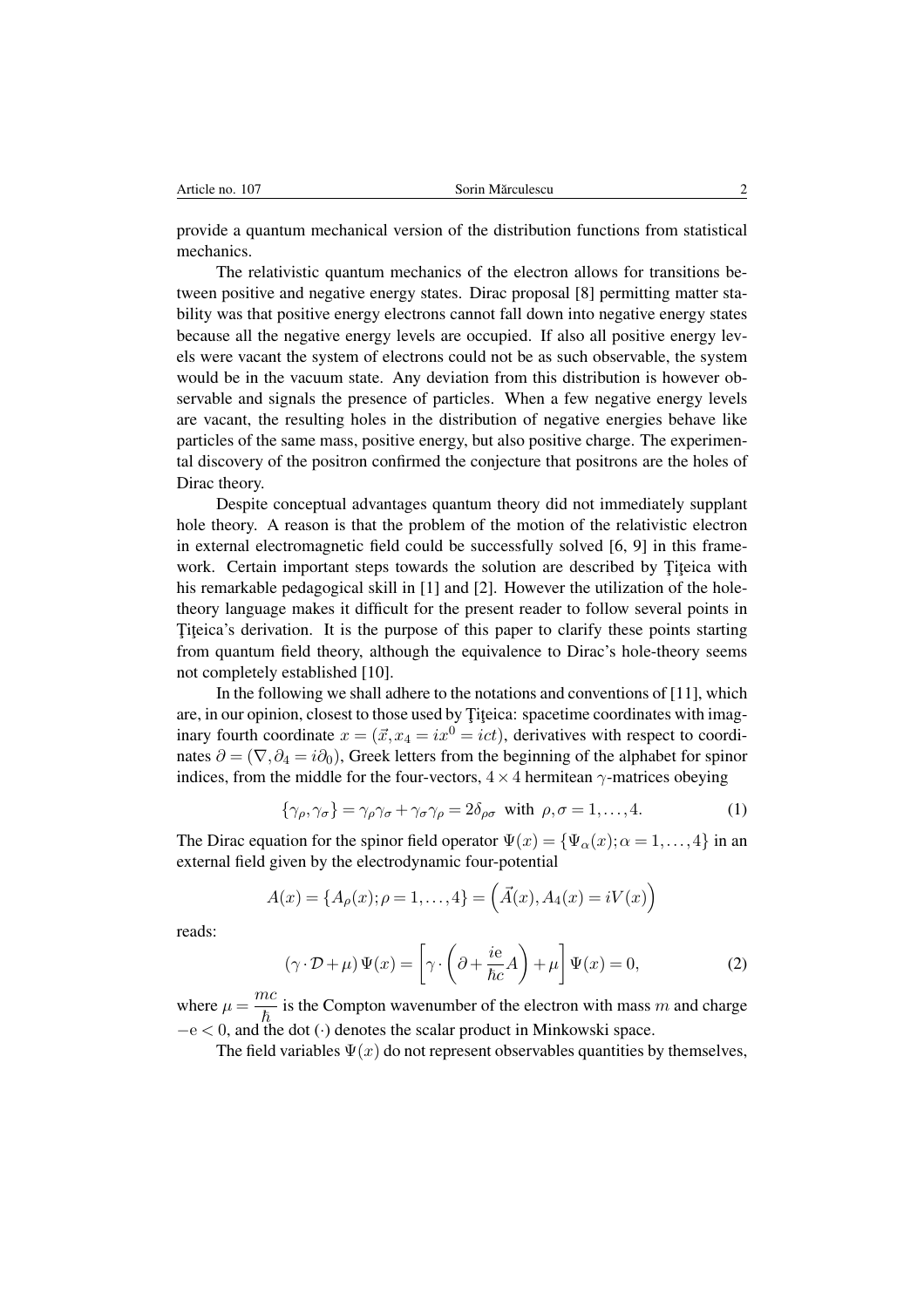but one can construct bilinear expressions in these variables that have simple physical interpretation. An example is the four-vector current, which we write it below such as to account for the complete symmetry between negative (electrons) and positive (holes) charges

$$
j_{\rho}(x) = \frac{ie}{2} (\gamma_{\rho})_{\beta\alpha} \left[ \Psi_{\alpha}(x), \bar{\Psi}_{\beta}(x) \right] \text{ with } \bar{\Psi}(x) = \Psi^{\dagger}(x)\gamma_4 \text{ the Dirac adjoint spinor.}
$$
\n(3)

After applying on Eq. (3) the four-derivation  $\partial$  one can eliminate  $\gamma \cdot \partial \Psi$  and  $\partial \bar{\Psi} \cdot \gamma$ with help of Dirac equation and its adjoint. One is left with the local conservation law  $\partial \cdot i(x)=0$ .

The above manipulations have only an orientative value, the important question being where are these operators acting. In the absence of an external field the answer is simply the Fock space [12]. Second quantization methods allow then the construction of states with an arbitrary number of particles (including the vacuum state *|*0 *>* with no particles present), and make possible a computation of the matrix elements of field operators. The field operators  $\Psi$  and  $\overline{\Psi}$  can be decomposed into positive and negative frequency parts

$$
\Psi(x) = \Psi^{(+)}(x) + \Psi^{(-)}(x) \text{ and } \bar{\Psi}(x) = \bar{\Psi}^{(+)}(x) + \bar{\Psi}^{(-)}(x). \tag{4}
$$

The positive frequency part signals the "absorption" of an electron and corresponds to the electron annihilation operator. The negative frequency part means the annihilation of an electron of negative energy, *i.e.*, the "emission" of a hole being equivalent to the creation of a positron. Similarly, the positive frequency part of  $\bar{\Psi}$ ,  $\bar{\Psi}^{(+)}$ , will describe the annihilation of a positron, while  $\bar{\Psi}^{(-)}$  the creation of electrons. Since  $\bar{\Psi}^{(\pm)} = \bar{\Psi}^{(\mp)}$  one can agree to speak about electrons whenever  $\Psi^{(+)}$  is involved, and about positrons in case  $\Psi^{(-)}$  is occurring. In quantum field theory the vacuum state *|*0 *>* contains neither electrons, nor positrons, the absence of the latter implying that all negative energy levels are occupied. One recovers thus the vacuum definition in Dirac's theory of the positron. We note here the following properties of the field-theoretic vacuum state:

$$
\Psi^{(+)}(x)|0\rangle = \overline{\Psi^{(-)}}(x)|0\rangle = \langle 0|\Psi^{(-)}(x) = \langle 0|\overline{\Psi^{(+)}}(x) = 0. \tag{5}
$$

For the actual purpose the construction of the Fock space is not enough. Strictly speaking, since  $\Psi(x)$  is an operator-valued distribution, expressions nonlinear in the quantum field like that in Eq. (3), do not make sense. More flexibility is gained by splitting the point *x* into two different spacetime points  $x<sup>0</sup>$  and  $x<sup>0</sup>$ , replacing so the commutator at *x* by the combination [9]

$$
\mathcal{R}_{\alpha\beta}(x',x'') = -\frac{1}{2} \left[ \Psi_{\alpha}(x'), \bar{\Psi}_{\beta}(x'') \right]. \tag{6}
$$

Correspondingly, the expression in Eq. (3) is modified leading to the following reg-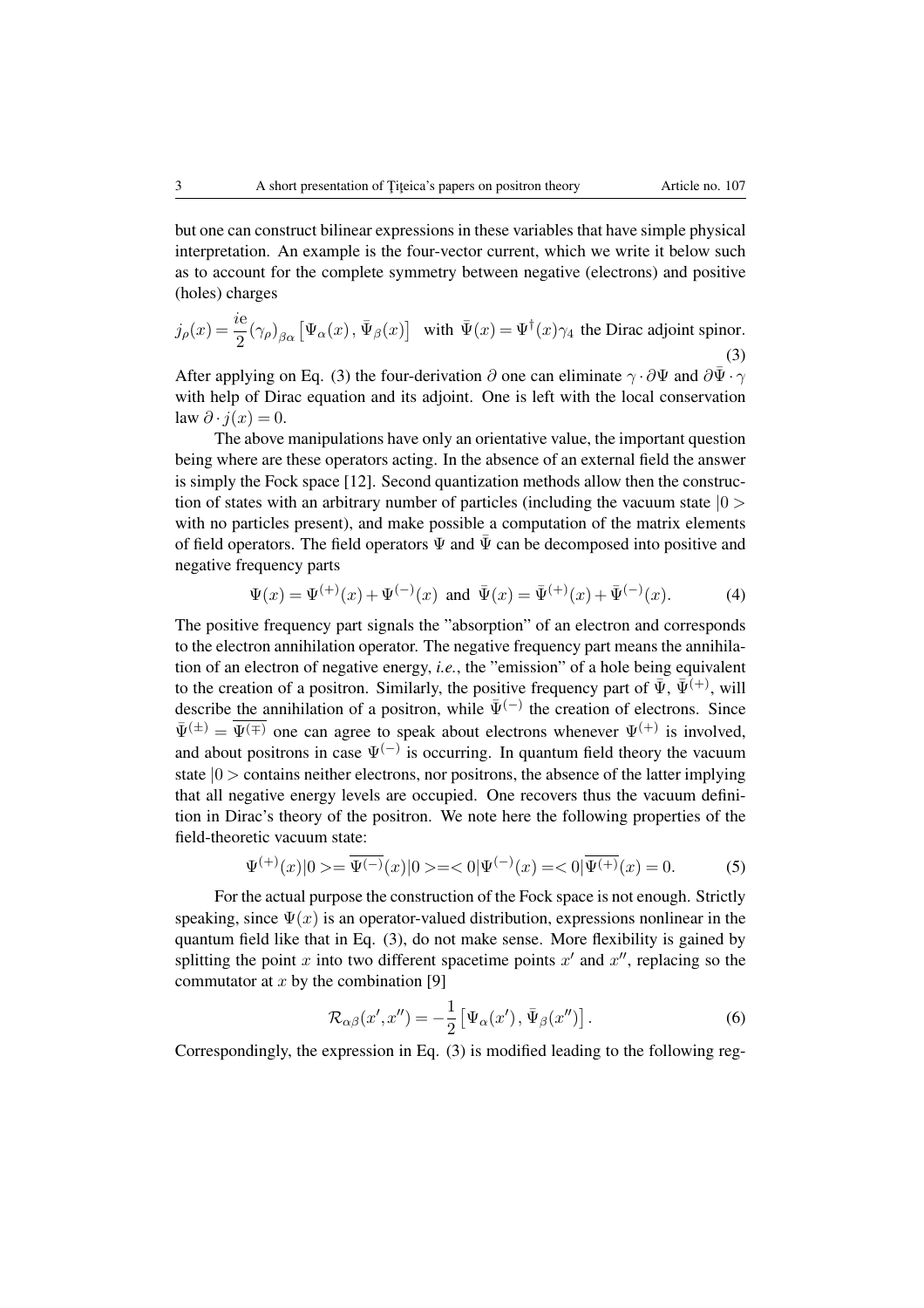ularized form of the current operator:

$$
J_{\rho}(x',x'') = -ie(\gamma_{\rho})_{\beta\alpha} \mathcal{R}_{\alpha\beta}(x',x'')
$$
\n(7)

whose matrix elements show a singularity arising along the entire light cone  $(x' (x'')^2 = 0$  and not just at  $x' = x''$ . Note the occurence of the difference  $x' - x''$  as a consequence of the translational invariance of free theory. In the next step one recognizes that by subtracting the vacuum expectation value of the regularized current from any other expectation value, a singularity-free result comes out. Hence the operator defined by

$$
j_{\rho}(x',x'') = J_{\rho}(x',x'') + ie(\gamma_{\rho})_{\beta\alpha} < 0 | \mathcal{R}_{\alpha\beta}(x',x'') | 0 >
$$
 (8)

has finite matrix elements for all  $x<sup>0</sup>$  and  $x<sup>0</sup>$ . The current conservation law is recovered in the limit  $x' = x''$ , *i.e.*,  $\lim_{x'' \to x'} (\partial' + \partial'') \cdot j(x', x'') = 0$  holds, justifying the name (conserved) renormalized current operator for  $j_{\rho}(x',x')$ . The *c*number containing the vacuum expectation value is referred to as the subtractive term.  $\langle 0 | \mathcal{R}_{\alpha\beta}(x',x'') | 0 \rangle$  obeys the free Dirac equation and its adjoint in *x'* and  $x$ <sup> $\prime\prime$ </sup>, respectively, has a characteristic singularity on the light cone (compensating the singularity of the vacuum expectation of the regularized current), and vanishes inside the light cone. Solutions of the Dirac equation with these properties were named following Hadamard [13] elementary solutions.

For later comparison we note here the vanishing of vacuum expectation of the operator in Eq. (8)

$$
\langle 0|j_{\rho}(x',x'')|0\rangle = \langle 0|J_{\rho}(x',x'')|0\rangle + ie(\gamma_{\rho})_{\beta\alpha} \langle 0|\mathcal{R}_{\alpha\beta}(x',x'')|0\rangle = 0. \quad (9)
$$

In order to go beyond the free field theory one needs a device for introducing the interaction. The usual assumption is that the interaction takes a long, but finite time such that the system can be supposed free both in the remote past and in the far future. When Titeica wrote his papers one was aware that the vacuum in the far future, after having undergone the action of the electromagnetic field has to differ from the vacuum in the remote past, but the relationship between these two states provided by a unitary evolution operator was not known. The device will become available a few years later with the S-matrix proposal by Heisenberg [14].

In an arbitrary, time-dependent external field one cannot perform the decomposition Eq. (4). While this is possible for a stationary field, one is occasionally confronted, *e.g.*, for too strong fields, with interpretation difficulties. The usual procedure consists in computing vacuum expectation values by neglecting mutual interactions of the electrons in vacuum state, each electron being considered alone under the action of the existing electromagnetic field. In fact, since the external field cannot be separated from that produced by electrons, the field entering the calculation implicitely takes into account effects of the other electrons in vacuum, such that mutual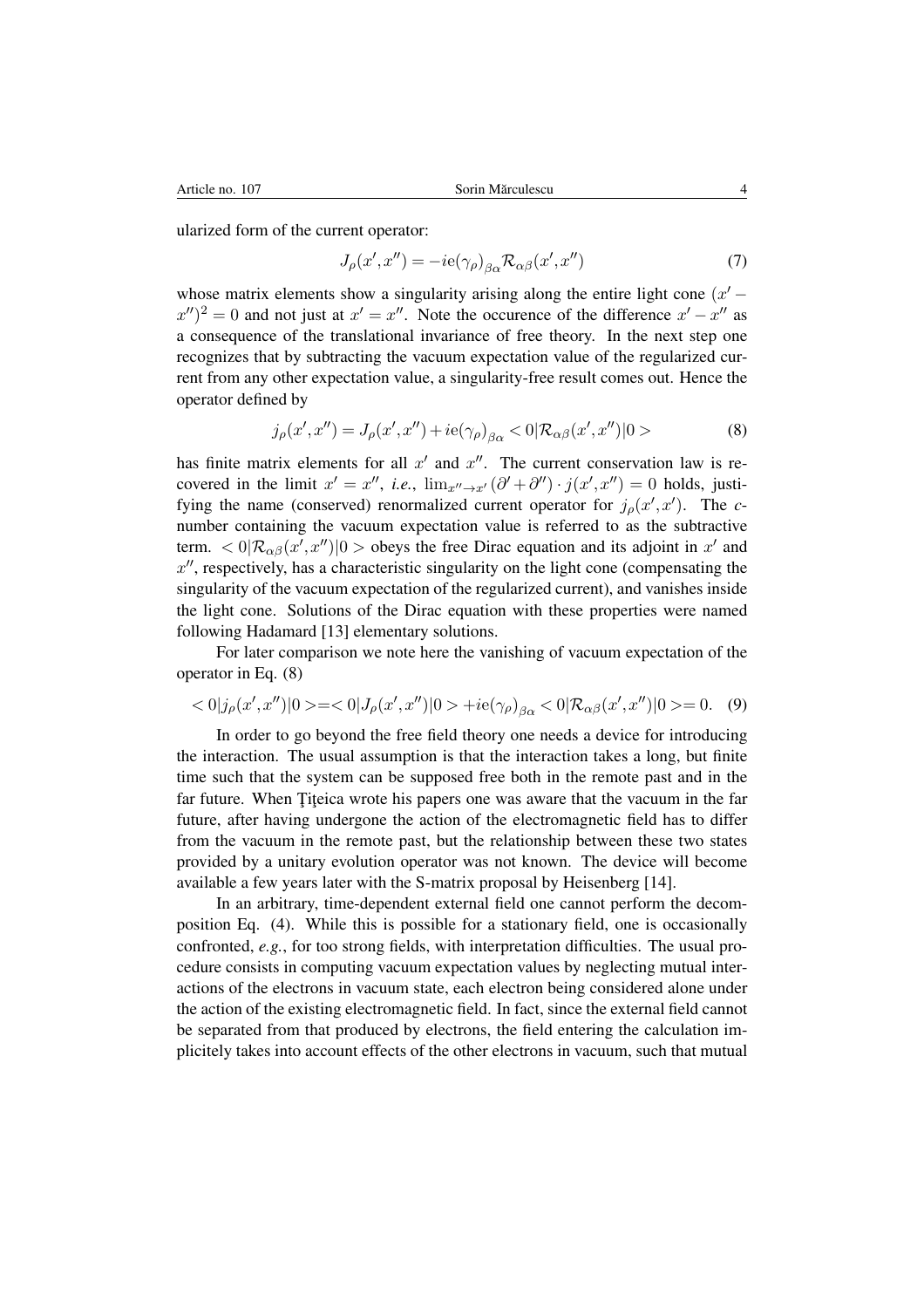interactions are not completely left out. The situation reminds the Hartree's calculation [7] of the electron orbits of an atom in the field modified by the electron itself.

Through the interaction with the electromagnetic field a new dynamical principle is introduced, the gauge invariance. The Dirac equation (2) is left invariant when the spinor quantum field  $\Psi(x)$  and the external potential  $A(x)$  are transformed with a gauge function  $\Lambda(x)$ , as follows:

$$
A_{\rho}(x) \longrightarrow A_{\rho}(x) + \partial_{\rho} \Lambda(x) \text{ and } \Psi_{\alpha}(x) \longrightarrow \exp\left[-\frac{ie}{\hbar c}\Lambda(x)\right] \Psi_{\alpha}(x). \tag{10}
$$

A gauge invariant current operator regularized by point-splitting can be introduced by

$$
\mathcal{J}_{\rho}(x',x'') = -ie(\gamma_{\rho})_{\beta\alpha} \exp\left[\frac{ie}{\hbar c} \int_{x''}^{x'} A(x) \cdot dx\right] \mathcal{R}_{\alpha\beta}(x',x'') \tag{11}
$$

where the integral is taken along the straight line joining the points  $x''$  and  $x'$ . On the way of obtaining a renormalized current, see Eq. (8), one has to define the vacuum expectation of  $\mathcal{R}_{\alpha\beta}(x',x'')$  in the presence of an external field,  $\langle \mathcal{R}_{\alpha\beta}(x',x'') \rangle_A$ , such that it compensates the singularities on the right hand side of (11). Then the operator

$$
\mathcal{J}_{\rho}(x',x'') + ie(\gamma_{\rho})_{\beta\alpha} \exp\left[\frac{ie}{\hbar c} \int_{x''}^{x'} A(x) \cdot dx\right] < \mathcal{R}_{\alpha\beta}(x',x'') >_A
$$
 (12)

would be singularity free. However, the regular (finite) part is not uniquely specified by imposing the following two conditions [6] on the *A*-dependent expectation value: (i)  $\langle \mathcal{R}_{\alpha\beta}(x',x'') \rangle_A$  must be a solution of the Dirac equation (2) in  $x<sup>0</sup>$  and its adjoint in  $x<sup>0</sup>$ , with singularities of the same type as the elementary solution  $<$  0 $|\mathcal{R}_{\alpha\beta}(x',x'')|0>$ , and (ii)  $<$   $\mathcal{R}_{\alpha\beta}(x',x'')>$  *A* must reduce to the elementary solution  $\langle 0 | \mathcal{R}_{\alpha\beta}(x',x'') | 0 \rangle$  for a vanishing potential  $A = 0$ . According to a theorem by Hadamard [13] the elementary solution of hyperbolic equations with second order partial derivatives behaves differently in odd and even spacetime dimensions. While in odd dimensions the elementary solution has only algebraic singularities (*e.g.*, halfinteger powers of  $(x'-x'')^2$ , being thus perfectly determined, in even dimensions, due to an additional logarithmic singularity (of the form, *e.g.*,  $\log [(x'-x'')^2/\mu^2]$ ) there are infinitely many elementary solutions. Certainly, the Dirac equation (2) contains only first order derivatives, can be however brought to a second order equation through the differential operator  $D - \mu$ .

To find a unique four-dimensional answer, Titeica formulated and completely solved the problem defined by the conditions (i) and (ii) in five dimensions. On choosing the additional coordinate (the fifth) and the Compton wavenumber  $\mu$  as Fourier conjugates, he was able to render the "electron in five dimensions" massless,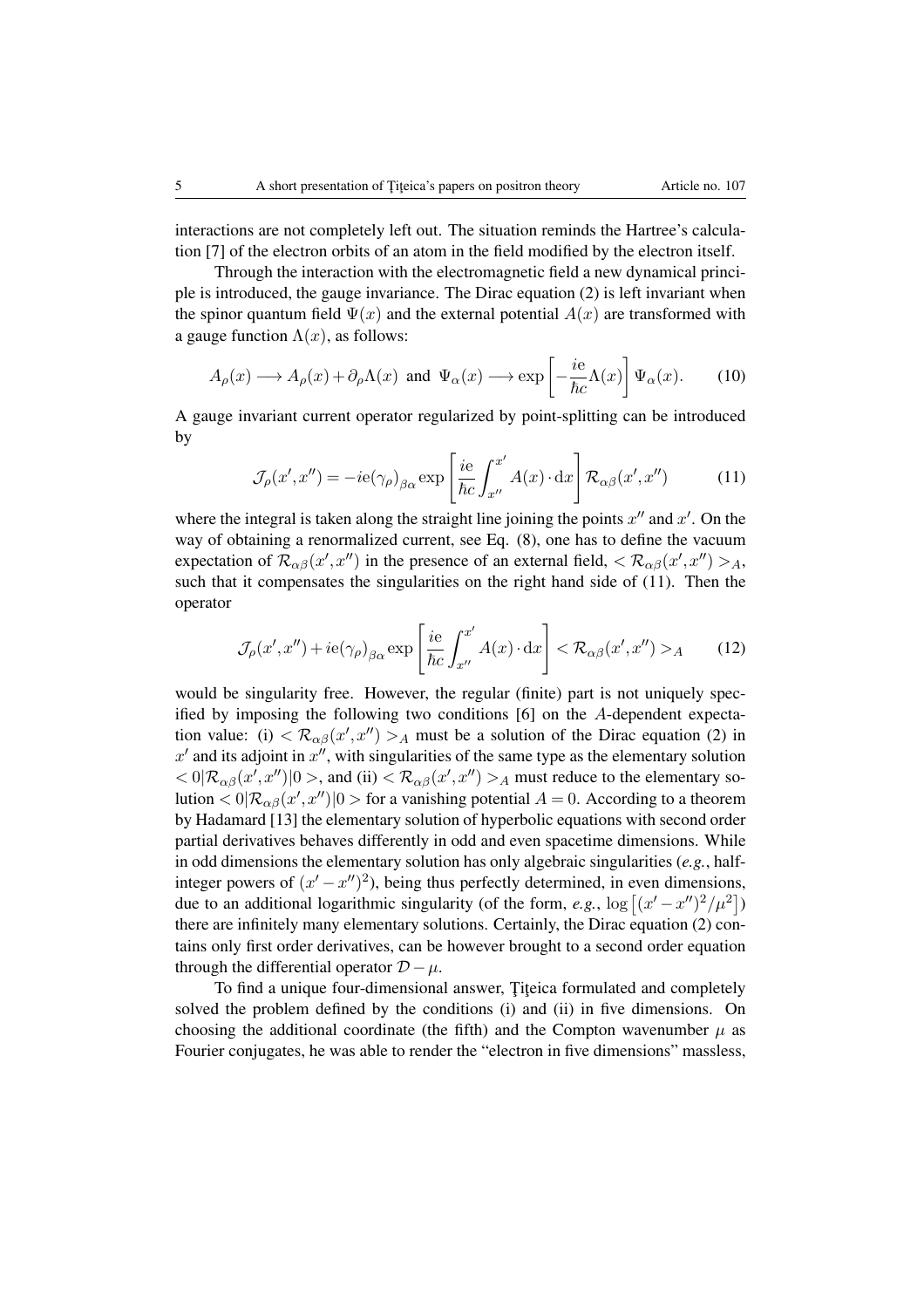considerably simplifying the search for elementary solutions [15]. He then used the descent trick of Hadamard [13], which consists here in performing the Fourier transform with respect to the fifth coordinate, restoring thus the mass. The result is a unique elementary solution in four dimensions in the presence of the electromagnetic field. The calculation of the vacuum expectation value  $\langle \mathcal{R}_{\alpha\beta}(x',x'') \rangle_{A}$  for an even-dimensional spacetime by descent method is thoroughly presented in [1].

As in the absence of the external field the conservation law for the operator in Eq. (12) is recovered in the limit of coincidenting points  $x' = x''$ , see text after Eq. (8).

The anticommutation relations between creation and annihilation operators [16], guarantee that the number of particles of given charge, momentum, and spin is either 0 or 1, and are consistent with both Pauli principle and vacuum definition Eq. (5). Conversely, since for free spinor quantum fields the right hand side of the expression

$$
\mathcal{P}_{\alpha\beta}(x',x'') = \{ \Psi_{\alpha}(x'), \bar{\Psi}_{\beta}(x'') \}
$$
\n(13)

consists of anticommutators of annihilation and creation operators, the result is a *c*-number equal to the vacuum expectation value. One can easily prove that  $\langle 0 | \mathcal{P}_{\alpha\beta}(x',x'') | 0 \rangle$  satisfies the free Dirac equation, exhibits the same type of singularities as  $\langle 0 | \mathcal{R}_{\alpha\beta}(x',x'') | 0 \rangle$ , but is vanishing outside the light cone. It represents therefore another, independent elementary solution of the free Dirac equation.

For  $t' = t''$  Eq. (13) becomes proportional to  $\delta(\vec{x}' - \vec{x}'')$ . More precisely,

$$
\left\{\Psi_{\alpha}(x'),\Psi_{\beta}^{\dagger}(x'')\right\} = \delta_{\alpha\beta}\delta(\vec{x}' - \vec{x}'') \text{ for } t' = t''
$$
\n(14)

is one of the basic canonical anticommutation relations. Equation (14) holds also in the presence of an external field. As discussed above, it is difficult to give a proper definition of the vacuum state for an interacting field theory without using an S-matrix concept. Instead one can resort to the conditions (i) and (ii), and define the expectation value  $\langle \mathcal{P}_{\alpha\beta}(x',x'') \rangle_A$  as the elementary solution of Dirac equation Eq. (2) (and its adjoint) that reduces to the vacuum expectation value  $\langle \alpha | P_{\alpha\beta}(x',x'') | 0 \rangle$  for  $A = 0$ . The computation of the anticommutation function performed again by the descent method of Hadamard is the content of [2].

We would like to give now a couple of technical details, which present some interest because they do not use an explicit representation for  $\gamma$ -matrices or the structure of spinor amplitudes. The results can be thus taken over for arbitrary spacetime dimensionality, as has been done by Titeica in  $[1]$  and  $[2]$ . For calculating the vacuum expectation values of (6) and (13) one introduces the following two-point correlation functions, named also vacuum fluctuations of the free spinor field:

$$
\psi_{\alpha\beta}^{(+)}(x',x'') = <0|\Psi_{\alpha}(x')\bar{\Psi}_{\beta}(x'')|0> \text{ and } \psi_{\alpha\beta}^{(-)}(x',x'') = <0|\bar{\Psi}_{\beta}(x'')\Psi_{\alpha}(x')|0>.
$$
\n(15)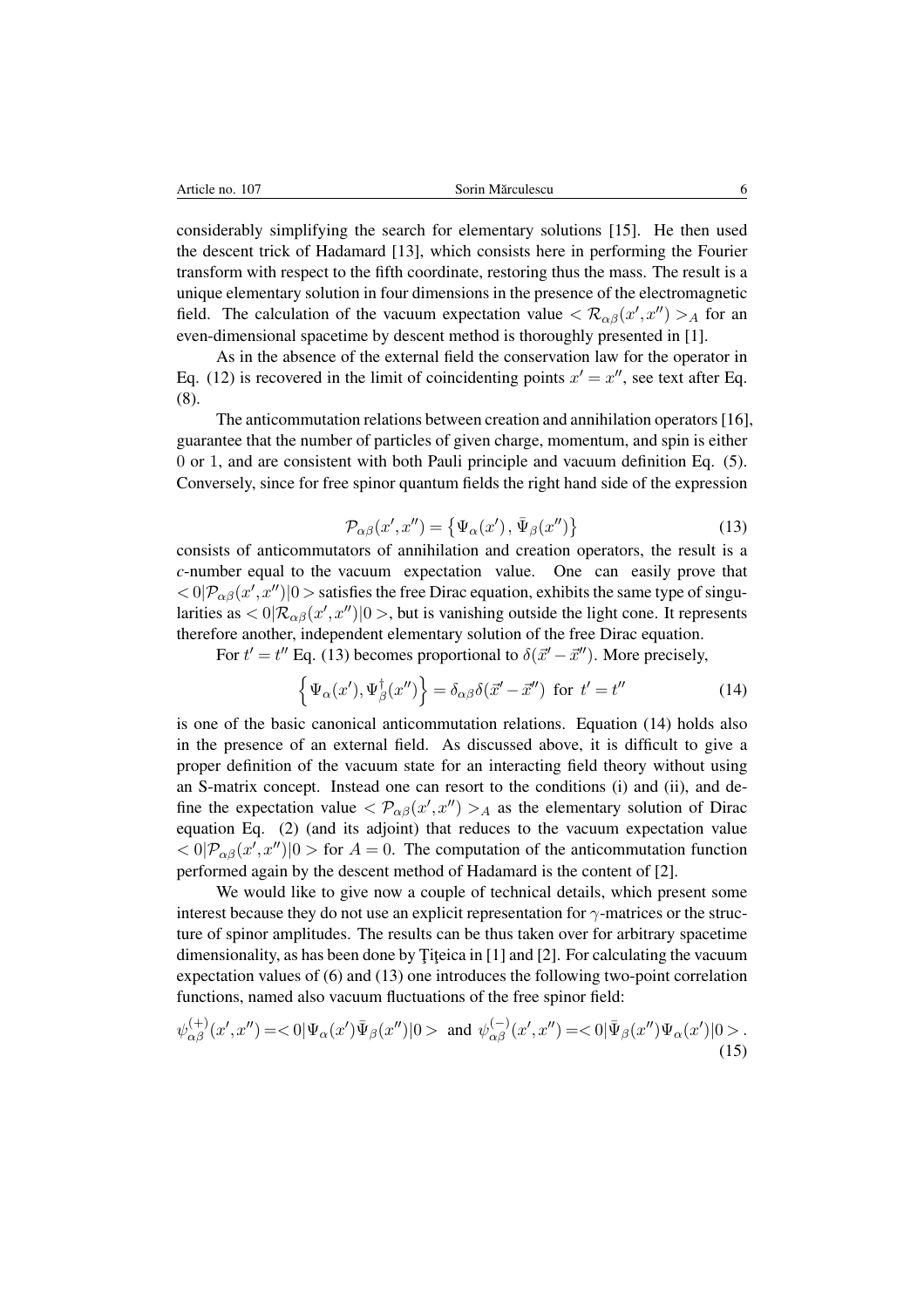They transform covariantly under the Lorentz group. Following the original paper by Dirac, Titeica works with the density-matrix elements  $(\Sigma_4^{\pm})_{\alpha\beta}$  and  $(\Sigma_4^-)_{\alpha\beta}$  for positive and negative frequencies, which are obtained from the correlation functions Eq. (15) by replacing  $\bar{\Psi}$  with  $\Psi^{\dagger}$ . On taking into account the vacuum properties Eq. (5) one gets

$$
\left(\Sigma_4^+\right)_{\alpha\beta}(x',x'') \quad = <0|\Psi_{\alpha}(x')\Psi_{\beta}^{\dagger}(x'')|0> = <0|\Psi_{\alpha}^{(+)}(x')\Psi_{\beta}^{(+)}{}^{\dagger}(x'')|0> \quad (16)
$$

$$
\left(\Sigma_4^-\right)_{\alpha\beta}(x',x'') \quad = <0|\Psi_{\beta}^{\dagger}(x'')\Psi_{\alpha}(x')|0> = <0|\Psi_{\beta}^{(-)}{}^{\dagger}(x'')\Psi_{\alpha}(x')|0> . \tag{17}
$$

On inserting a complete orthonormal system of one-particle states  $\{|n\rangle\}$  in between the two Dirac field operators from Eq. (16), one can write

$$
\left(\Sigma_4^+\right)_{\alpha\beta}(x',x'') = \sum_n < 0 \, |\Psi_\alpha^{(+)}(x')|n > < 0 \, |\Psi_\beta^{(+)}(x'')|n >^\star,\tag{18}
$$

where the sum entails integration over continuous (wave vector  $\vec{q}$ ) and genuine sum over discrete (spin variable *r* and sign of the charge) quantum numbers. Since the sign of the charge is opposite to that of the frequency, in the above sum only intermediate states labelled by  $|n+ \rangle = |q^r r| > w$  ith  $r = 1, 2$  are contributing. Similarly, in

$$
\left(\Sigma_4^-\right)_{\alpha\beta}(x',x'') = \sum_n < n|\Psi_\alpha^{(-)}(x')|0 > < n|\Psi_\beta^{(-)}(x'')|0 >^\star,\tag{19}
$$

the sum extends over the intermediate states labelled by  $|n-\rangle = |\vec{q}|/r - \rangle$  with  $r =$ 3, 4. One can easily show that  $\langle 0 | \Psi_{\alpha}^{(+)}(x) | n + \rangle$  and  $\langle n - | \Psi_{\alpha}^{(-)}(x) | 0 \rangle$  are plane wave solutions of the free Dirac equation

$$
(\gamma \cdot \partial + \mu) \Psi(x) = 0. \tag{20}
$$

We assume that they form a complete orthonormal system of solutions. On introducing the four-vectors  $q^{(\pm)} = (\vec{q}, \pm i\sqrt{\vec{q}^2 + \mu^2})$  and the complete orthonormal spinor amplitudes  $u^{(r)}(\vec{q})$  with  $r = 1, \ldots, 4$  one can set

$$
\langle 0|\Psi_{\alpha}^{(+)}(x)|n+\rangle = u_{\alpha}^{(r)}(\vec{q})\frac{\exp(iq^{(+)}\cdot x)}{(2\pi)^{3/2}} \text{ and}
$$

$$
\langle n-|\Psi_{\alpha}^{(-)}(x)|0\rangle = u_{\alpha}^{(r)}(\vec{q})\frac{\exp(iq^{(-)}\cdot x)}{(2\pi)^{3/2}},
$$
(21)

where in the first Eq. (21),  $r = 1, 2$ , and in the second one,  $r = 3, 4$ . On substituting  $(21)$  in Eqs.  $(18)$  and  $(19)$  one gets

$$
\left(\Sigma_{4}^{+}\right)(x',x'') = (2\pi)^{-3} \int d\vec{q} \exp\left[iq^{(+)} \cdot (x'-x'')\right] \sum_{r=1}^{2} u^{(r)}(\vec{q}) u^{(r)^\dagger}(\vec{q});
$$
 (22)  

$$
\left(\Sigma_{4}^{-}\right)(x',x'') = (2\pi)^{-3} \int d\vec{q} \exp\left[iq^{(-)} \cdot (x'-x'')\right] \sum_{r=3}^{4} u^{(r)}(\vec{q}) u^{(r)^\dagger}(\vec{q}).
$$
 (23)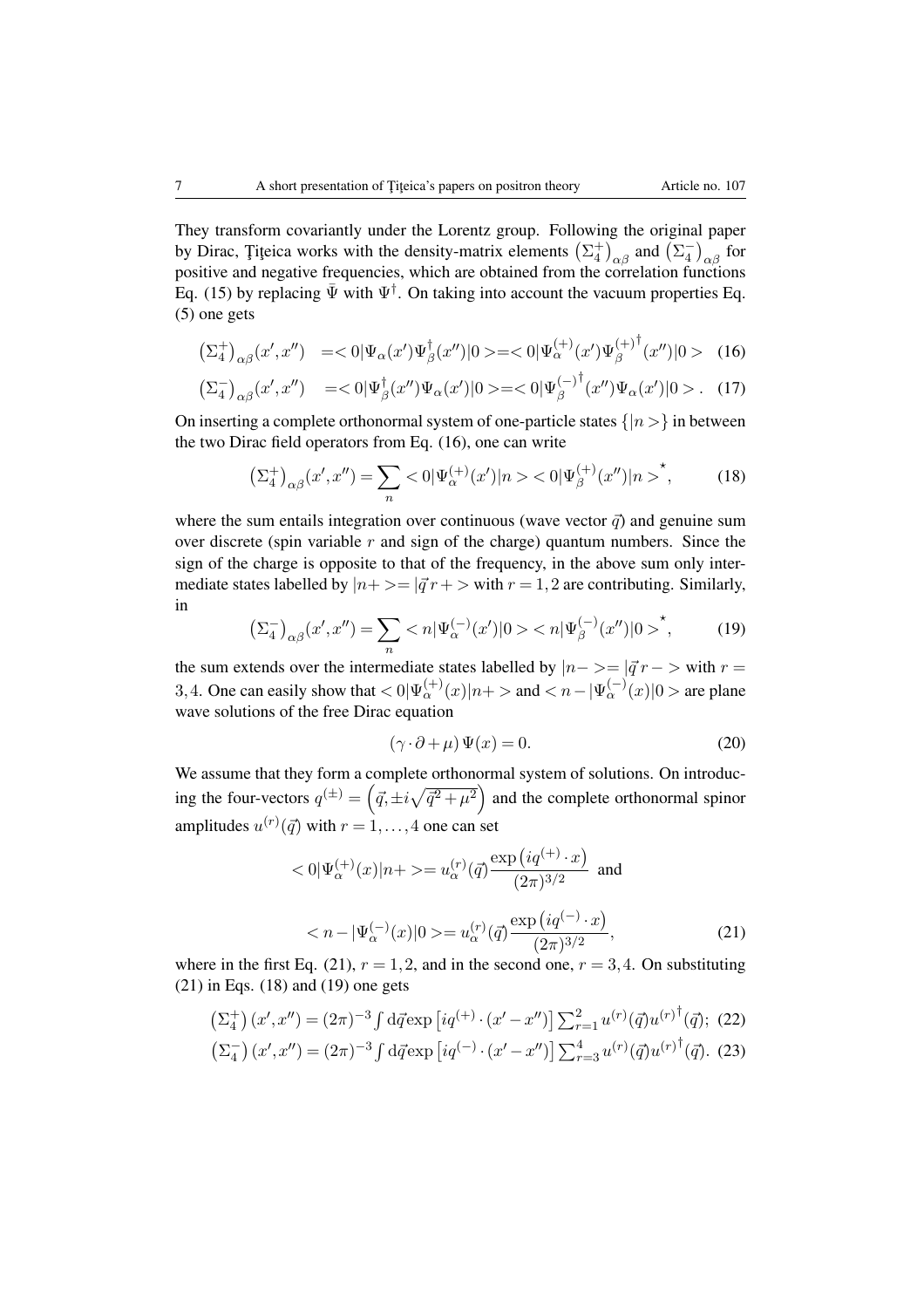From completeness and orthonormality of spinor amplitudes  $u^{(r)}(\vec{q})$  one can show that the matrices  $\sum_{r=1}^{2} u^{(r)}(\vec{q}) u^{r \dagger}(\vec{q})$  and  $\sum_{r=3}^{4} u^{(r)}(\vec{q}) u^{r \dagger}(\vec{q})$  are mutually orthogonal projection operators on the two-dimensional subspaces of positive and negative frequencies. As noted by Dirac [6] it is possible to obtain the explicit form of these projection operators without resorting to a specific representation for spinor amplitudes and  $\gamma$ -matrices. Since spin variables play here no role, one can look for plane wave solutions  $\psi(x;\vec{q})$  of wave vector  $\vec{q}$  represented at time  $t = 0$  by  $(2\pi)^{-(3/2)}$  exp ( $i\vec{q}\vec{x}$ ) times the unit matrix in spin space. By expressing the Dirac equation in its original form [17], *i.e.*, in terms of the matrices  $\vec{\alpha} = i\gamma_4 \vec{\gamma}$  and  $\beta = \gamma_4$ , one obtains a time-dependent Schrödinger equation for  $\psi(t,\vec{x};\vec{q})$ . On integrating it with the given initial condition one obtains the following result:

$$
\psi(t, \vec{x}; \vec{q}) = \frac{1}{2} \left( 1 + \frac{\vec{\alpha}\vec{q} + \beta\mu}{\sqrt{\vec{q}^2 + \mu^2}} \right) \frac{\exp(iq^{(+)}x)}{(2\pi)^{3/2}} + \frac{1}{2} \left( 1 - \frac{\vec{\alpha}\vec{q} + \beta\mu}{\sqrt{\vec{q}^2 + \mu^2}} \right) \frac{\exp(iq^{(-)}x)}{(2\pi)^{3/2}}.
$$
\n(24)

Obviously, the occurrence of the four-vectors  $q^{(+)}$  and  $q^{(-)}$  is associated with positive and negative frequencies, respectively. Hence the projection operators have the form

$$
\sum_{r=1}^{2} u^{(r)}(\vec{q}) u^{r\dagger}(\vec{q}) = \frac{1}{2} \left( 1 + \frac{\vec{\alpha}\vec{q} + \beta\mu}{\sqrt{\vec{q}^2 + \mu^2}} \right) ; \sum_{r=3}^{4} u^{(r)}(\vec{q}) u^{r\dagger}(\vec{q}) = \frac{1}{2} \left( 1 - \frac{\vec{\alpha}\vec{q} + \beta\mu}{\sqrt{\vec{q}^2 + \mu^2}} \right). \tag{25}
$$

The substitution of  $(25)$  into Eqs.  $(22)$  and  $(23)$  leads to the matrix densities

$$
\Sigma_4^{\pm}(x',x'') = \left[\frac{1}{i}\left(\partial_0' - \vec{\alpha}\nabla'\right) - \beta\mu\right] \int \frac{\mathrm{d}\vec{q}}{(2\pi)^3} \frac{\exp\left[iq^{(\pm)}\cdot(x'-x'')\right]}{\sqrt{\vec{q}^2 + \mu^2}}.\tag{26}
$$

Note the dependence on  $x = x' - x''$ , an effect of translation invariance of the free theory. On using again the  $\gamma$ -matrices, the corresponding Lorentz invariant correlation two-point functions (see Eq.  $(15)$ ) are given by

$$
\psi^{(\pm)}(x',x'') = \mp (\gamma \cdot \partial' - \mu) \int \frac{\mathrm{d}\vec{q}}{(2\pi)^3} \frac{\exp[iq^{(\pm)} \cdot (x' - x'')]}{\sqrt{\vec{q}^2 + \mu^2}}.
$$
 (27)

With these expressions one can compute the vacuum field fluctuations

$$
<0|\mathcal{R}_{\alpha\beta}(x',x'')|0> \text{ and } <0|\mathcal{P}_{\alpha\beta}(x',x'')|0>
$$

as

$$
\langle 0|\mathcal{R}_{\alpha\beta}(x',x'')|0\rangle = \frac{1}{2} \Big[ \psi_{\alpha\beta}^{(-)}(x',x'') - \psi_{\alpha\beta}^{(+)}(x',x'') \Big] \langle 0|\mathcal{P}_{\alpha\beta}(x',x'')|0\rangle = \psi_{\alpha\beta}^{(-)}(x',x'') + \psi_{\alpha\beta}^{(+)}(x',x'').
$$
\n(28)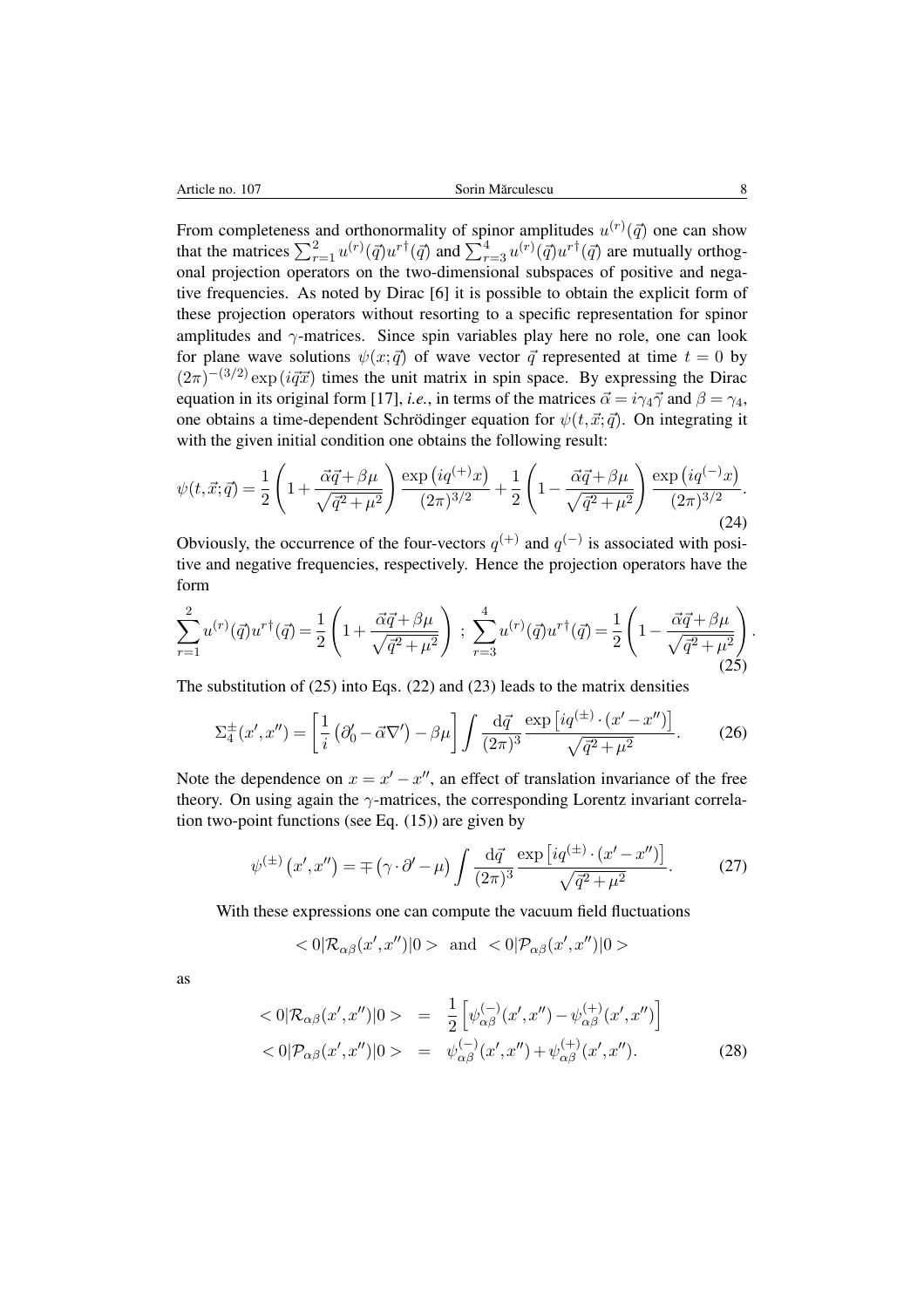Both are solutions of the free Dirac equation Eq. (20). When written in the form

$$
\langle 0|\mathcal{R}_{\alpha\beta}(x',x'')|0\rangle = \frac{1}{2} (\gamma \cdot \partial' - \mu)_{\alpha\beta} \triangle^{(1)} (x'-x'',\mu^2)
$$
  

$$
\langle 0|\mathcal{P}_{\alpha\beta}(x',x'')|0\rangle = i(\gamma \cdot \partial' - \mu)_{\alpha\beta} \triangle (x'-x'',\mu^2)
$$
(29)

with

$$
\Delta^{(1)}(x,\mu^2) = \int \frac{\mathrm{d}\vec{q}}{(2\pi)^3} \exp(i\vec{q}\vec{x}) \frac{\cos\left(x^0 \sqrt{\vec{q}^2 + \mu^2}\right)}{\sqrt{\vec{q}^2 + \mu^2}}
$$

$$
\Delta(x,\mu^2) = \int \frac{\mathrm{d}\vec{q}}{(2\pi)^3} \exp(i\vec{q}\vec{x}) \frac{\sin\left(x^0 \sqrt{\vec{q}^2 + \mu^2}\right)}{\sqrt{\vec{q}^2 + \mu^2}},
$$
(30)

they show characteristic singularities of the Klein-Gordon equation on the light cone  $(x'-x'')^2 = 0$ , *i.e.*, they are elementary solutions in the terminology of Hadamard. Furthermore, the four-dimensional density-matrix elements given for  $\nu = 2$  in Eq.  $(11)$  from [1], and in Eq. (2) from [2] are given by

$$
\left(\Sigma_4^- - \Sigma_4^+\right)_{\alpha\beta}(x',x'') = \langle 0|\mathcal{R}_{\alpha\gamma}(x',x'')|0\rangle \left(\gamma_4\right)_{\gamma\beta} = \langle 0|\left[\Psi_\alpha(x'),\Psi_\beta^\dagger(x'')\right]|0\rangle
$$
\n(31)

and

$$
\left(\Sigma_4^- + \Sigma_4^+\right)_{\alpha\beta}(x',x'') = <0|\mathcal{P}_{\alpha\gamma}(x',x'')|0>(\gamma_4)_{\gamma\beta} = <0|\left\{\Psi_{\alpha}(x'),\Psi_{\beta}^{\dagger}(x'')\right\}|0>(32)
$$

respectively.

In [3] the author develops a canonical formalism for the relativistic charged particle (charge  $-e$ , mass  $m$ ) in an external electromagnetic field. The motion takes place on a world line  $x = x(\tau)$ , where  $\tau$  denotes the proper time defined by (the dot means time derivative)

$$
c\frac{\mathrm{d}\tau}{\mathrm{d}t} = \sqrt{c^2 - \dot{\vec{x}}^2}.\tag{33}
$$

While the usual canonical formulation based upon spatial coordinates  $\vec{x}$  and canonic conjugate momenta  $\vec{p}$  is necessary in order to pass to quantum mechanics, it does not include the constraint Eq. (33). This constraint can be derived by enlarging the system of canonical variables with two more conjugate variables *s* and *P*. On associating the *s*-independent Hamilton function

$$
\mathcal{H}(\vec{x}, s, \vec{p}, P; t) = c\sqrt{P^2 + \left(\vec{p} + \frac{e}{c}\vec{A}\right)^2} - eV\tag{34}
$$

one can write down the eight canonical equations. A simple calculation gives

$$
\dot{\vec{x}}^2 + \dot{s}^2 = \left(\frac{\partial \mathcal{H}}{\partial \vec{p}}\right)^2 + \left(\frac{\partial \mathcal{H}}{\partial P}\right)^2 = c^2,\tag{35}
$$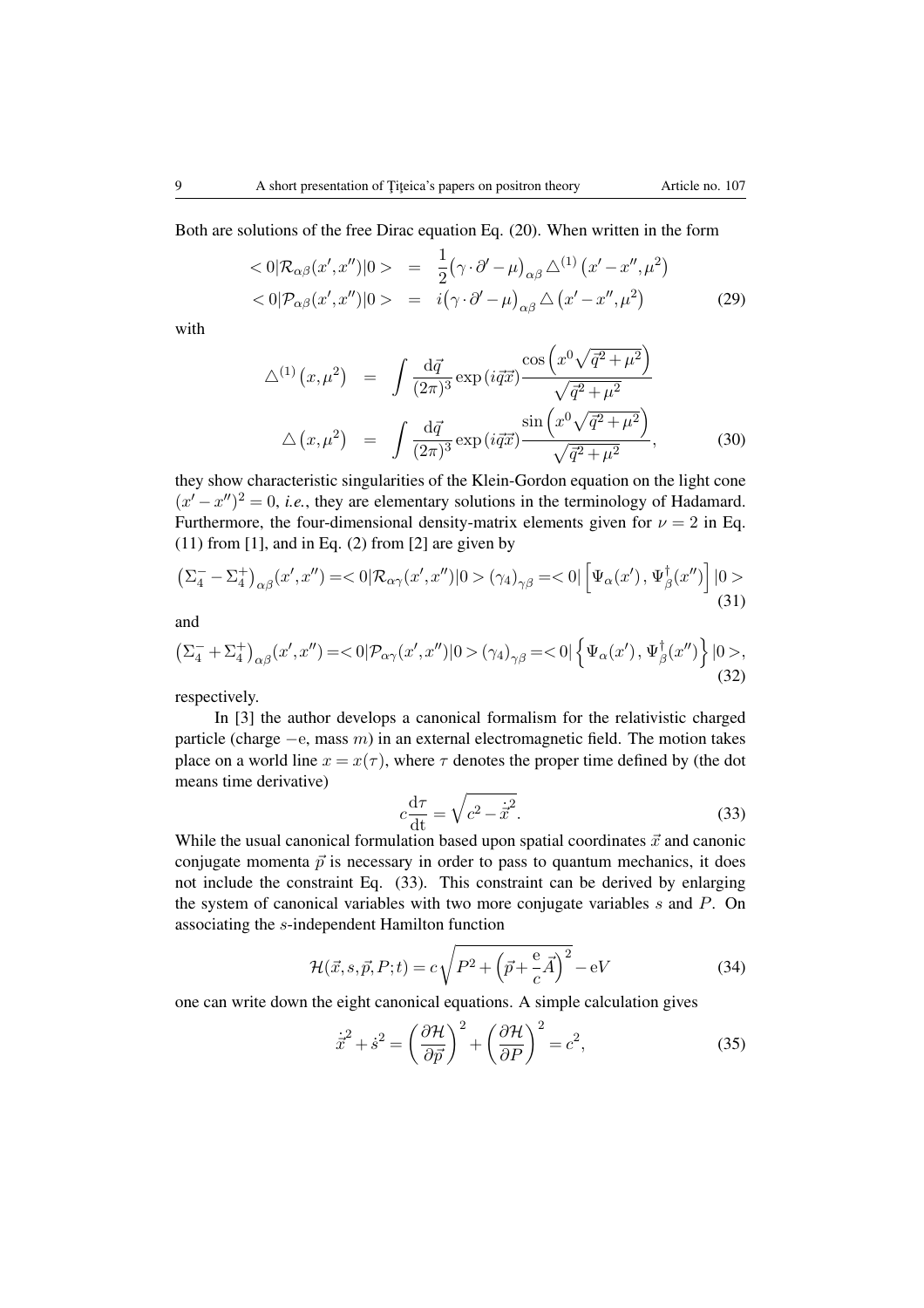which is equivalent to the constraint Eq. (33) provided that  $s = c\tau$ . Also from the canonical equation

$$
\dot{P} = -\frac{\partial \mathcal{H}}{\partial s} = 0\tag{36}
$$

it follows  $P = const = mc$ .

We are now ready to construct the Dirac equation in a five-dimensional spacetime comprising the usual four coordinates  $(\vec{x}, x_4 = ict)$  and the additional coordinate *s*. Since the Clifford algebra in five-dimensions still uses  $4 \times 4$  matrices, the five-dimensional wave function, denoted by  $\kappa(x,s)$ , has four components. The momentum *P* conjugate to *s*, which we identified with *mc*, has to be replaced through  $-i\hbar\frac{\partial}{\partial s}$ . This amounts to the substitution  $\mu \longrightarrow -i\frac{\partial}{\partial s}$  in the Dirac equation in four dimensions. We further describe the electromagnetic field by a four-potential  $A = (\vec{A}, A_4 = iV)$  depending on *x*, but not on *s*, and take the additional component *A<sup>s</sup>* vanishing. Recalling the minimal prescription for introducing the electromagnetic field  $\partial \longrightarrow \mathcal{D} = \partial + \frac{ie}{\hbar c}$  $\frac{\partial}{\partial c} A$ , one obtains the five-dimensional Dirac equation

$$
\left(\gamma \cdot \mathcal{D} - i\frac{\partial}{\partial s}\right) \kappa(x, s) = \left[\gamma \cdot \left(\partial + \frac{ie}{\hbar c}A\right) - i\frac{\partial}{\partial s}\right] \kappa(x, s) = 0. \tag{37}
$$

The construction of a conserved five-vector current density has been given in [18].

One can now make explicit the descent procedure by replacing the operator  $-i\frac{\partial}{\partial s}$  with *µ*, multiplying then the whole equation by  $\exp(-i\mu s)$ , and integrating with respect to *s* from  $-\infty$  to  $\infty$ . The four-component wave function

$$
\psi(x) = \int_{-\infty}^{\infty} \exp(-i\mu s)\kappa(x, s)ds.
$$
 (38)

satisfies the Dirac wave equation Eq. (2).

In [1] and [2] the elementary solutions have been obtained from the secondorder Dirac equation in five dimensions. On setting

$$
\kappa(x,s) = \left(\gamma \cdot \mathcal{D} + i\frac{\partial}{\partial s}\right) \omega(x,s) = \left[\gamma \cdot \left(\partial + \frac{ie}{\hbar c}A\right) + i\frac{\partial}{\partial s}\right] \omega(x,s),\tag{39}
$$

Equation (37) yields the following formula for the spinor  $\omega(x, s)$ :

$$
\left[\partial \cdot \partial + \frac{\partial^2}{\partial s^2} + \frac{ie}{\hbar c} \left(2A \cdot \partial + \partial \cdot A\right) - \frac{ie}{\hbar c} \sigma_{\rho \sigma} F_{\rho \sigma}\right] \omega(x, s) = 0,\tag{40}
$$

where  $\sigma_{\rho\sigma} = -i/4 \left[ \gamma_{\rho}, \gamma_{\sigma} \right]$  and  $F_{\rho\sigma} = \partial_{\rho}A_{\sigma} - \partial_{\sigma}A_{\rho}$  is the electromagnetic field strength. Note that  $\partial \cdot \partial +$  $\partial^2$  $\frac{\delta}{\delta s^2}$  represents the five-dimensional d'Alembertian. One concludes then, on simply dimensional grounds, that the elementary solution of (40)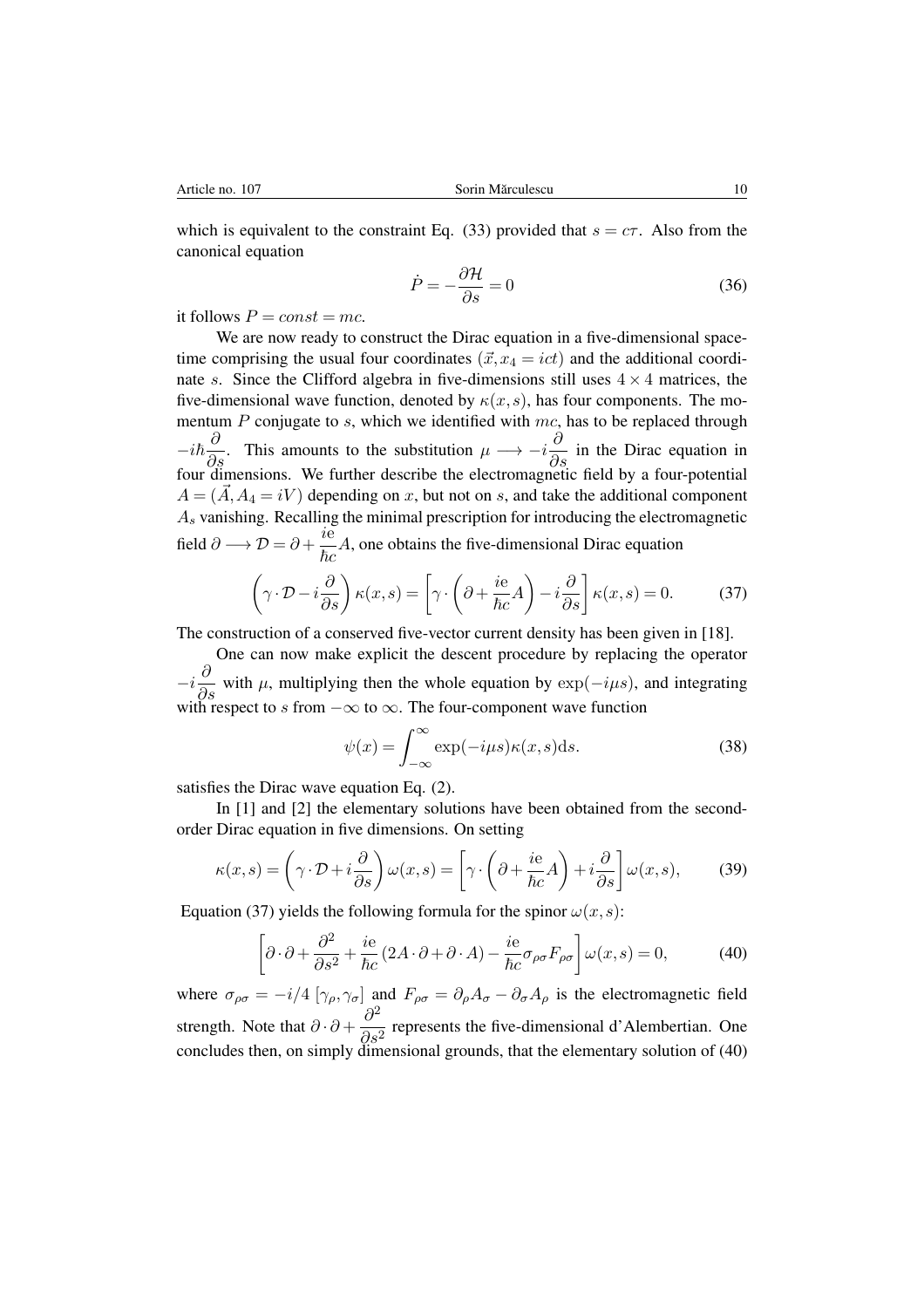must be of the form  $(x^2 + s^2)^{-3/2}$  times a function regular in the five variables *x* and *s*. Note also the absence of the mass term in Eq. (40).

This can happen in five dimensions by taking an additional spatial coordinate  $x_5 = s$  as Fourier conjugate to the Compton wave number  $\mu$ . From a mathematical point of view the parameter  $\mu$  can take any real value. Let us denote with  $\Psi(x;\mu)$ the corresponding solution of Dirac equation (20). On multiplying Eq. (20) by  $\exp(i\mu s)/(2\pi)$  and integrating over  $\mu$  from  $-\infty$  to  $\infty$  under the assumption of the existence of Fourier transform, one finds

$$
(\gamma \cdot \partial - i\partial_s) \Xi(x, s) = 0 \tag{41}
$$

with

$$
\Xi(x,s) = \int_{-\infty}^{\infty} \frac{d\mu}{2\pi} \exp(i\mu s) \Psi(x;\mu).
$$
 (42)

Here  $\Xi(x,s) = {\{\Xi_{\alpha}(x,s); \alpha = 1, ..., 4\}}$  is a four-component spinor in five dimensions. More generally,  $2^{\nu}$ -component spinors can be defined in spacetimes with  $2\nu$ or  $2\nu + 1$  dimensions. The massive Dirac equation Eq. (20) results from Eq. (41) by inverting the Fourier transform Eq. (42) as

$$
\Psi(x) = \int_{-\infty}^{\infty} ds \exp(-i\mu s) \Xi(x, s).
$$
 (43)

The above procedure allows to get the matrix densities  $\Sigma_5^{\pm}(x', s'; x'', s'')$  in five dimensions by Fourier transforming Eq. (26) with respect to  $s'-s''$ 

$$
\sum_{\alpha=0}^{\infty} \frac{d\mu}{2\pi} \exp\left[i\mu\left(s'-s''\right)\right] \left[\frac{1}{i}\left(\partial_0'-\vec{\alpha}\nabla'\right)-\beta\mu\right] \int \frac{d\vec{q}}{(2\pi)^3} \frac{\exp\left[iq^{\left(\pm\right)}\cdot\left(x'-x''\right)\right]}{\sqrt{\vec{q}^2+\mu^2}}
$$

$$
=\frac{1}{i}\left(\partial_0'-\vec{\alpha}\nabla'-\beta\partial_s'\right) \int \frac{d\vec{q}\,d\mu}{(2\pi)^4} \frac{\exp\left\{i\left[q^{\left(\pm\right)}\cdot\left(x'-x''\right)+\mu\left(s'-s''\right)\right]\right\}}{\sqrt{\vec{q}^2+\mu^2}}.\tag{44}
$$

(To avoid here any confusion concerning the meaning of  $\mu$  in five dimensions Titeica sets it equal to the last component *l* of the wavevector  $\vec{q}$ *l*). On taking into account translational invariance one finds for the five-dimensional vacuum fluctuations in the absence of an external field the expressions

$$
\frac{1}{2}\left[\kappa_{\alpha\beta}^{(-)}(x,s) - \kappa_{\alpha\beta}^{(+)}(x,s)\right] = \left(\gamma \cdot \partial + i\frac{\partial}{\partial s}\right)_{\alpha\beta} \left[\frac{\theta(x^2 + s^2)}{8\pi^2} (x^2 + s^2)^{-3/2}\right];\tag{45}
$$

$$
\kappa_{\alpha\beta}^{(-)}(x,s) - \kappa_{\alpha\beta}^{(+)}(x,s) = -i\left(\gamma \cdot \partial + i\frac{\partial}{\partial s}\right)_{\alpha\beta} \left[\epsilon(x^0) \frac{\theta(-x^2 - s^2)}{4\pi^2} \left(-x^2 - s^2\right)^{-3/2}\right].
$$
\n(46)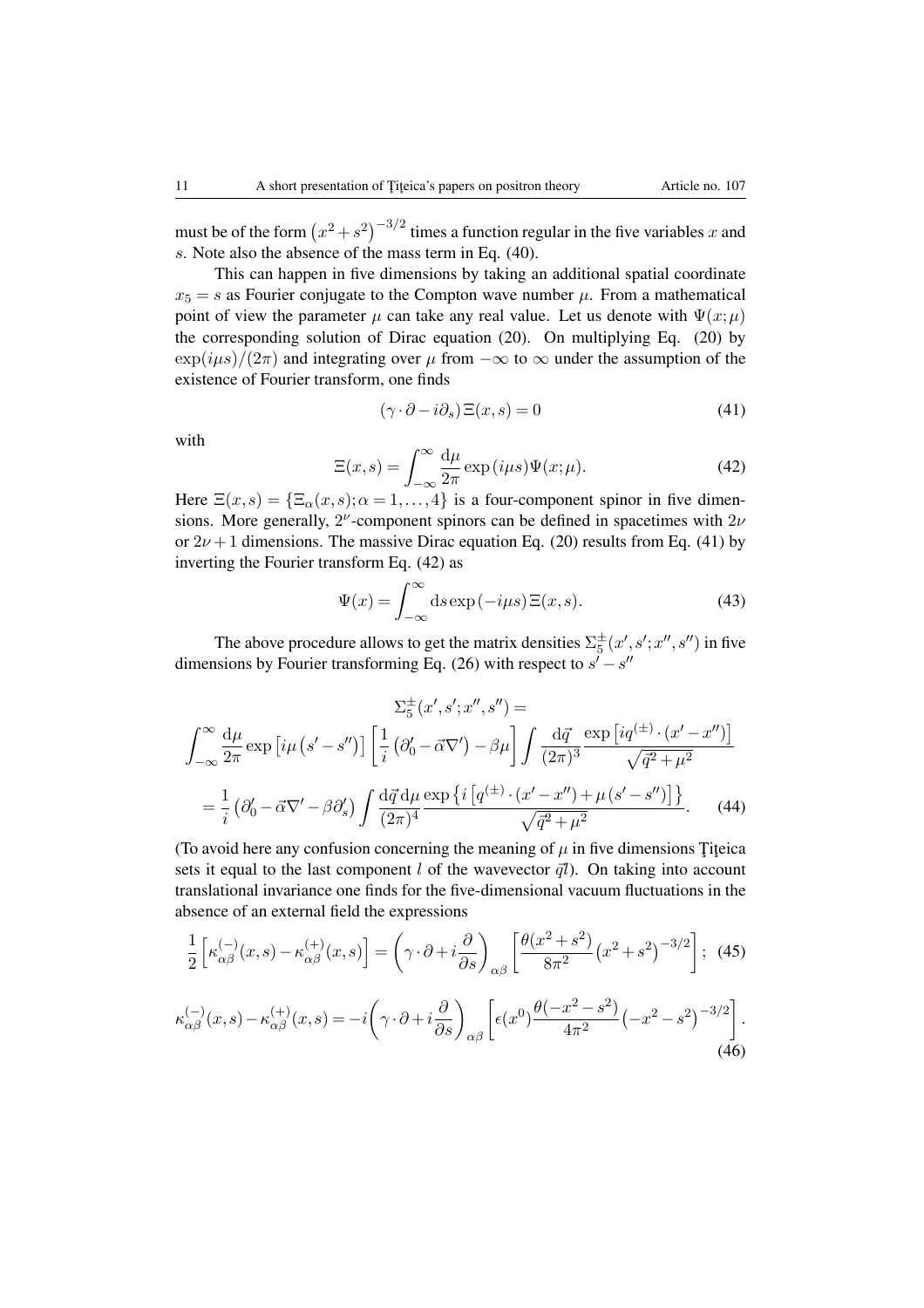Here  $\theta(\xi)$  is the Heaviside step function and  $\epsilon(x^0)$  is the signum of  $x^0$ .

The last paper [4] deals with vacuum polarization. The physics behind is quite clear: an external electromagnetic field will act on the vacuum fluctuations of charged matter quantum fields in much the same way as on the charges of a material medium. It can lead to a change in the current distribution and thereby to a modification of the Maxwell equations. Put in a more formal way this amounts to the calculation of vacuum expectation value  $\langle \ldots \rangle_A$  of the operator in Eq. (12). A perturbative approach for the computation of  $\langle J_{\rho}(x',x'') \rangle_A$  has been proposed by Heisenberg [9] and subsequently developed by other authors [19–21]; for a quantum field-theoretic approach, see  $[22]$ . The subtractive (second) term in  $(12)$  is calculated by Titeica by applying the descent method directly on the first order Dirac equation (37). A comparison of the latter equation with Eq. (40) shows a singularity of the form  $(x^2 + s^2)^{-5/2}$  for the elementary solution, since  $\kappa(x, s)$  needs one more derivative than  $\omega(x, s)$ . On restricting the calculation to lowest order in the fine structure constant  $e^2/(\hbar c)$ , and on using the perturbative results quoted by [9] and [21], Titeica found no modification of the Maxwell equations induced by a plane wave electromagnetic field.

Today it seems difficult to make a realistic estimation of the above four papers, since they appeared eighty years ago in scientific journals of local spreading. For this reason, despite an increasing interest in the addressed topics after the Second World War, the scientific community could not notice the elegant computation of elementary solutions of the Dirac equation, nor the subsequent evaluation of the vacuum polarization. Of course, all the problems, first solved in  $[1-4]$ , have been successfully approached later on, and became solutions in agreement with those found by Titeica. Even so, we consider meritorious a republication of these papers, which will thus benefit from modern typographical performances. Personally, I enjoyed once again the clarity and elegance of Titeica's phrase that made the irrefutable charm of his lectures.

*Acknowledgements.* I would like to thank Victor Bârsan for suggesting this presentation and Laci Bányai for stimulating discussions per skype.

## REFERENCES

- 1. Ş. Țițeica, Bull. Soc. Roum. Phys. 41, 47-68 (1940).
- 2. S. Titeica, Bull. Soc. Roum. Phys. 42, 3-8 (1941).
- 3. S. Titeica, Bull. Sc. Acad. Roum. 25, 189-192 (1942).
- 4. S. Titeica, Bull. Soc. Roum. Phys. 43, 55–64 (1942).
- 5. V. Barsan: Research Gate Preprint, DOI: 10.13140/RG.2.2.24871.88486. ˆ
- 6. P.A.M. Dirac, Proc. Camb. Phil. Soc. 30, 150–163 (1934).
- 7. D.R. Hartree, Proc. Camb. Phil. Soc. 24, 111–132 (1928).